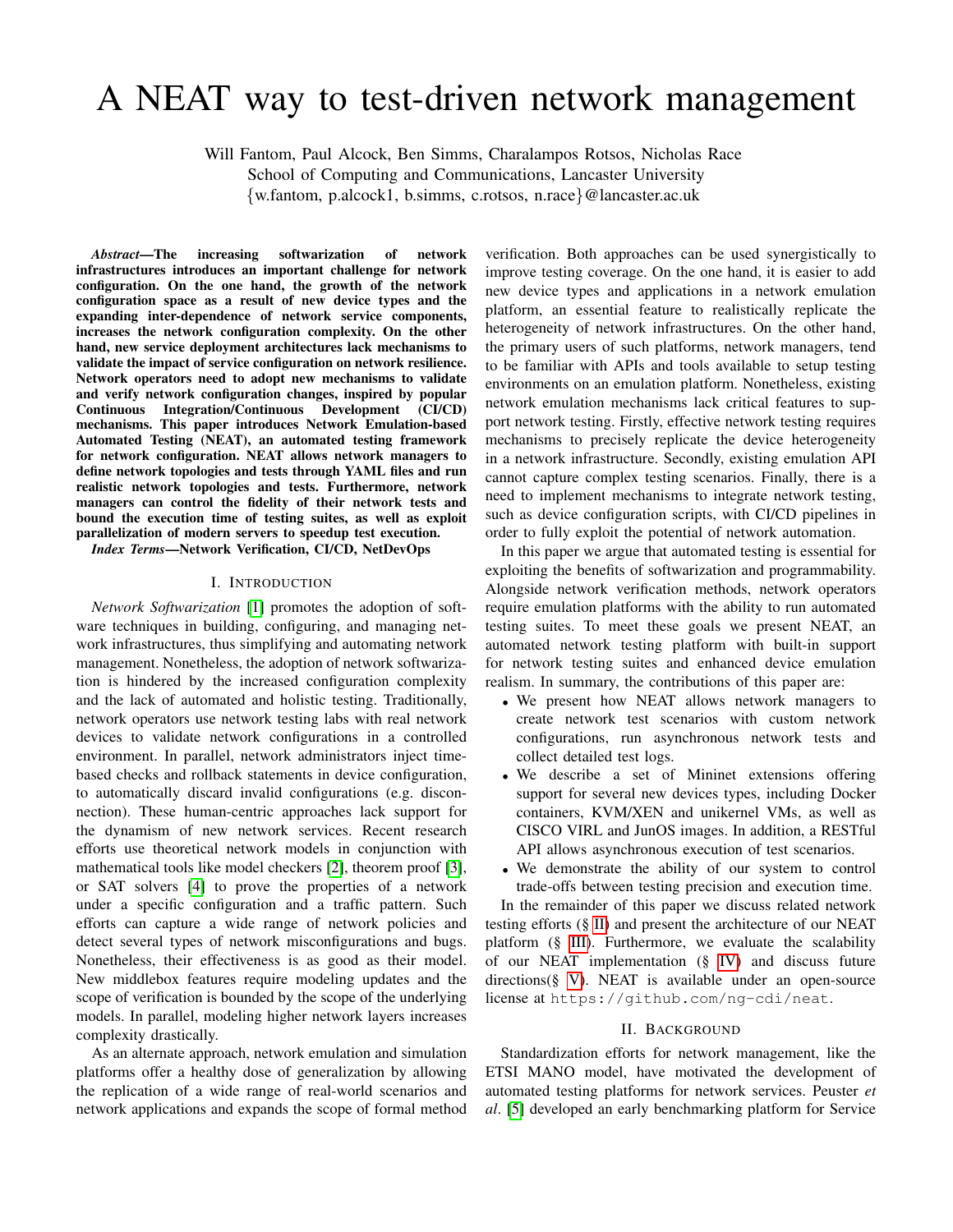Function Chains (SFC) targeting the Sonata orchestrator. The system allows users to measure the performance of individual NFV instances using off-the-shelf tools like ping and iperf. Similarly, the H2020 5GTango project developed one of the first CI/CD pipelines for network service descriptors as part of their architecture [\[6\]](#page-4-5). Tests are defined using the NFV-MANO model and the SDK uses a Virtual Infrastructure Manager (VIM) to execute them. Existing service testing mechanisms offer partial coverage, designed to test the service components configuration, and lack the ability to validate the service in conjunction with the wider network infrastructure configuration.

Testing standardization has been an active field of exploration for standard definition bodies. Efforts include the ETSI TTCN-3 WG [\[7\]](#page-4-6), developing a platform-agnostic testing language, the ITU SG11 WG [\[8\]](#page-4-7), developing protocol compatibility test suites, and the IEEE Future Networks Initiative (FNI) Testbeds WG [\[9\]](#page-4-8), developing testbed federation standards. Relevant efforts provide an excellent source of use-cases and testing requirement analysis.

A key enabler for testing automation is network emulation. Mininet [\[10\]](#page-4-9) is a popular emulation platform used widely to execute large-scale OpenFlow experiments. Several Mininet extensions improve the scalability [\[11\]](#page-4-10), network technology support [\[12\]](#page-4-11), and integration with a wider range of network control technologies [\[13\]](#page-4-12). Unfortunately, the Mininet API is primarily designed to capture network topology properties and simple linear execution scenarios, and lacks built-in supports for asynchronous and parallel operations, and automatic testing. GNS3 [\[14\]](#page-4-13) is an open source network emulator, providing enhanced network device realism. Users can construct rich topologies with both legacy and programmable device types, like Cisco and Juniper routers. The platform uses predominantly hypervisor-based virtualization to support device model diversity, which reduces scalability for complex experimental scenarios. We believe that network configuration testing requires an emulation platform that combines largescale topologies with the ability to precisely emulate specific network device types. Fulfilling these two goals with fixed computational resources is a trade-off and topology APIs should allow users to explicitly control the level of fidelity required by their topology and thus optimize the testing environment. Furthermore, existing platforms lack primitives to support test specification, including asynchronous process execution and time-based events.

# <span id="page-1-0"></span>III. NETWORK EMULATION-BASED AUTOMATED TESTING

NEAT is a network testing automation system with the goal of furthering network DevOps via enhancing CI/CD workflows. To achieve this, NEAT aims to fulfill the following objectives. Firstly, the test suites should allow users to control the level of realism and support emulated network topologies of varying complexity. Secondly, operators and developers should be able to define repeatable test suites and the data produced from these tests should be easily evaluated by testing policies (e.g. binary output). Finally, all of these

<span id="page-1-1"></span>

Fig. 1: The NEAT architecture, running a single test scenario against a policy update.

objectives should be capable of local execution by developers, but also allow integration with popular CI/CD systems to support large tests with high resource demands which cannot be satisfied locally. All of these objectives should limit the need for coding to a minimum. In this section, we discuss the design of our network testing architecture and discuss the details of our prototype implementation.

*Network Emulation:* An essential functionality to enable the NEAT testing capability is an emulation mechanism which can model heterogeneous network devices with high-fidelity, whilst simultaneously having the capacity to run large topologies. In parallel, in order to improve the usability, a language-agnostic interaction API for tests would allow users to seamlessly develop tests using their preferred programming language. Finally, the platform should allow for parallel instance execution to speed up test execution. To meet these goals, NEAT uses the Mininet emulation platform due to its proclivity for extensibility [\[15\]](#page-4-14), for which we developed a series of extensions.

The first of our extensions increases the support for heterogeneity in Mininet. Specifically, we added a series of new device types to support VM and containers in the form of LibVirt and Docker respectively. This design choice enables support for several pre-built network applications, including Docker-based web-servers, JunOS and Cisco router images, and unikernel appliances. To maintain backwardscompatibility and simplify topology design, our extensions use class inheritance and are compatible with the Mininet topology API. Furthermore, our node type extensions offer testing support for legacy Cisco images via DynaMIPS [\[16\]](#page-4-15), without the need for real hardware. By supporting an array of network devices on top of the Mininet base, we can use Mininet to manage the whole topology, dynamically attaching device interfaces and connections so that defining a complete testing environment is as simple as including a topology file.

Furthermore, an essential feature for a testing platform is support for parallel program execution and time-based actions, in a language-agnostic way. The existing Mininet interaction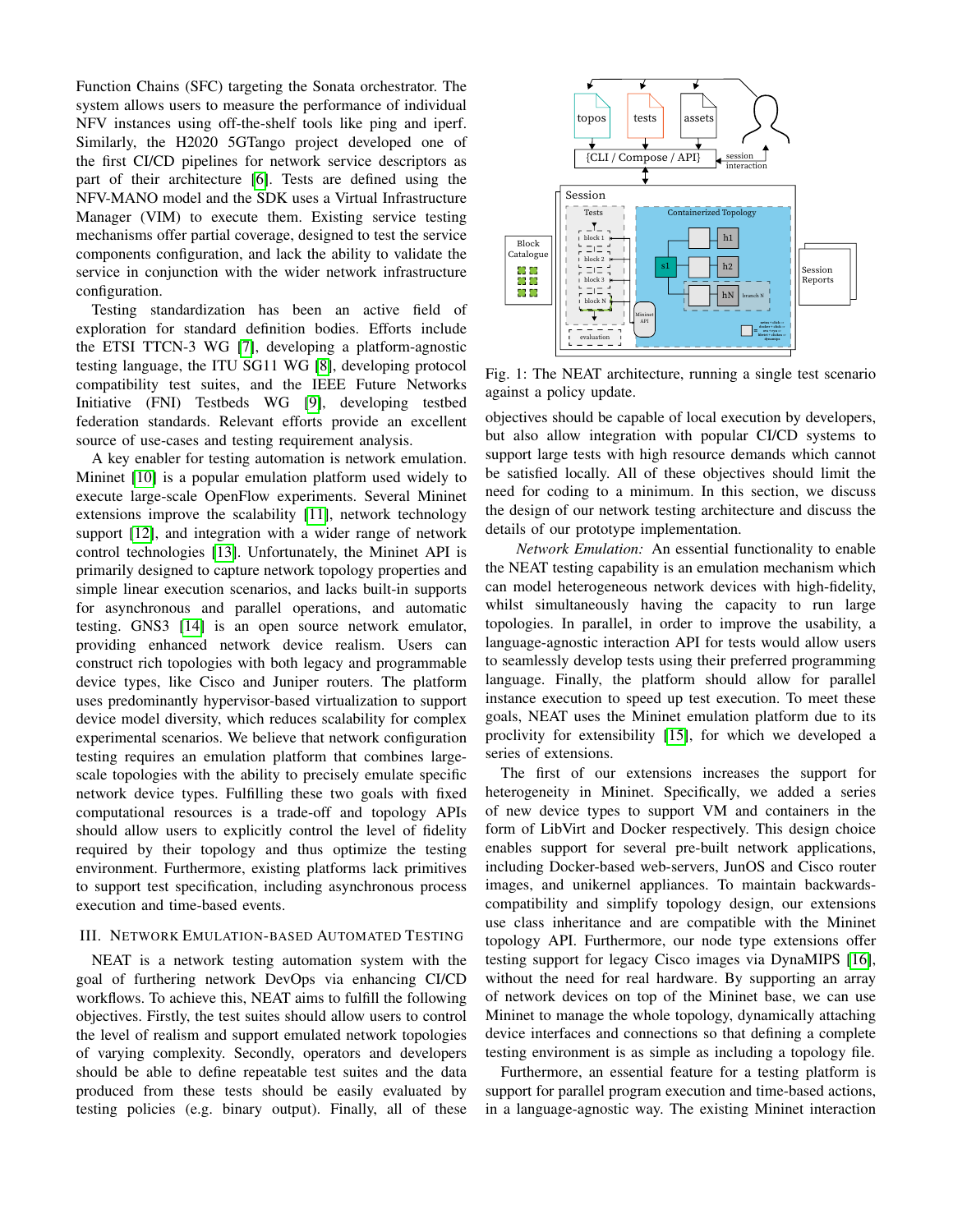<span id="page-2-1"></span>Listing 1: Sample test configuration for a network function test suite

```
1 topologies:
 2 - name: clickos-loadbalancer<br>3 - name: clickos-loadbalancer<br>3 - topology: cdn-topo
  3 topology: cdn-topo
4 assets: ["$(pwd)/click-images"]
5 libvirt: true
  6 post_start_script: ./install_routers.sh
7 blocks:
 8 - name: h1 connect h4<br>9 - variant: ping
9 variant: ping<br>10 topologies: [
10 topologies: [clickos-loadbalancer]
11 mutables: { sender: h1, target: h4, count: 5}
12 expressions:<br>13 - Sent ==
                   Sent == Received
```
mediums, the CLI and the Python API, unfortunately lack this capability. To address this challenge, we developed a RESTful API to Mininet which exposes topological information and enables asynchronous program execution and log collection. Using the RESTful API, NEAT users can separate test scenarios from the topology and execute them independently.

Finally, the NEAT emulator is designed to run as a Docker container, thus ensuring test isolation. However, as some device types require LibVirt and Xen support we have built support to run certain topology components outside of the Docker context. To isolate parallel tests containing LibVirt nodes, we adopted the following runtime configuration. Firstly, we use a shared folder between the NEAT container and the host, containing required VM images and XML definitions. Secondly, hooks have been added to the VM creation process in LibVirt which detect when a VM is created by a container, in order to expose the VMs interfaces to the container's network namespace. Interface name collision is eliminated by including the parent container's ID.

*Automating Testing:* The architecture of NEAT is presented in Figure [1.](#page-1-1) The core of the system is the *session manager* module. A session is an isolated set of topologies and network tests defined by user interaction from either the RESTful API or though a local CLI. Tests are defined using a YAML format and a sample YAML test is depicted in Listing [1.](#page-2-1) NEAT proceeds to manage the session, providing means for session interaction and result reporting.

A NEAT YAML files contains a series of named topologies and a sequence of testing blocks. A NEAT topology consists of a Mininet topology along with any node assets (e.g. VM image, configuration files). Optionally, a topology can be granted privileges such as access to the host Docker or LibVirt sockets. Once a session begins, NEAT instantiates the topologies in isolated container environments and provides the appropriate access to host resources. With the topologies instantiated, NEAT exposes endpoints to execute arbitrary commands on its nodes. If topologies need more advanced configuration, such as configuration that responds to dynamic content in the topology, NEAT provides hook points for scripts to be executed.

A NEAT test block is the smallest test unit. For example, a ping between 2 nodes is a testing block, whereas, testing multiple packet types via hping could be expressed in a set of blocks. NEAT provides a block catalog of fundamental network testing tools (i.e. ping, iperf) allowing non-expert users to quickly produce tests suites. Each block contains *mutables*, test block input configuration parameters (e.g. testing end-points), and *expressions*. Expressions use a Go expression library [\[17\]](#page-4-16) and allow users to evaluate test outcomes, using mathematical and logical operators on the results of a testing block and its mutables. The boolean return of an expression dictates the pass/fail state of a block in the session report. Expressions reflect the outcome of a test, and additional logging information can be collected to troubleshoot failures. Finally, a special *script* block can be used to define custom testing mechanisms. A script block allows a user to define custom scripts, execute tests, process results, and evaluate test outcomes. The blocks execute their commands via the RESTful API made available by the emulation layer extensions. Testing blocks in NEAT do however encounter limits. Emulation is not a panacea and certain performance limits appear as network topologies grow in size. As a result, NEAT focuses on blocks that validate non-performance related network properties, like connectivity and correctness.

The configuration system provided by NEAT also provides the means to facilitate some NetDevOps methodologies. As the tests are distinct from the topologies, the 2 components can be sourced separately. Although a VNF developer may be able to produce a simple test suite that ensures that their code integrates as expected into a simple generic network, they could source topologies from the destined network operator to ensure operational correctness in the network environment, prior to roll-out.

### IV. EVALUATION

<span id="page-2-0"></span>In this section, we evaluate the performance and the flexibility of our NEAT architecture. For our experiments, we use a dual-socket DELL server (2xIntel E5-2697, 32G RAM, Ubuntu 20.04), equipped with several virtualization platforms (Xen 4.11.4 Hypervisor, Docker v20.10.7, KVM v1.4.2, and libvirt) and for our KVM-based NEAT tests, we use the ClickOS [\[18\]](#page-4-17) VM images. Our experiments measure the performance trade-offs when using the different technologies to emulate network nodes in a test and the speed-up gains when parallelizing test execution.

*NEAT Scalability Evaluation:* To evaluate the scalability of our platform, we run a series of experiments to evaluate the time required to perform a basic connectivity test on a topology of growing size and when using different emulation host types. Our topology consists of a varying number (2, 4, 8, 16) of connected pairs of a "network host", emulated using a network namespace, and a "forwarding appliance". All node pairs are interconnected via a secondary interface on the forwarding appliance in a star topology using a central Open VSwitch instance, operating as a learning switch. We assign a static IP on a /24 subnet to each node connected, and we configure every forwarding appliance to route traffic between any pair of network hosts. Our experiments use five forwarding appliance configurations: a network namespace running a click instance (Mininet), a click docker container (Docker), an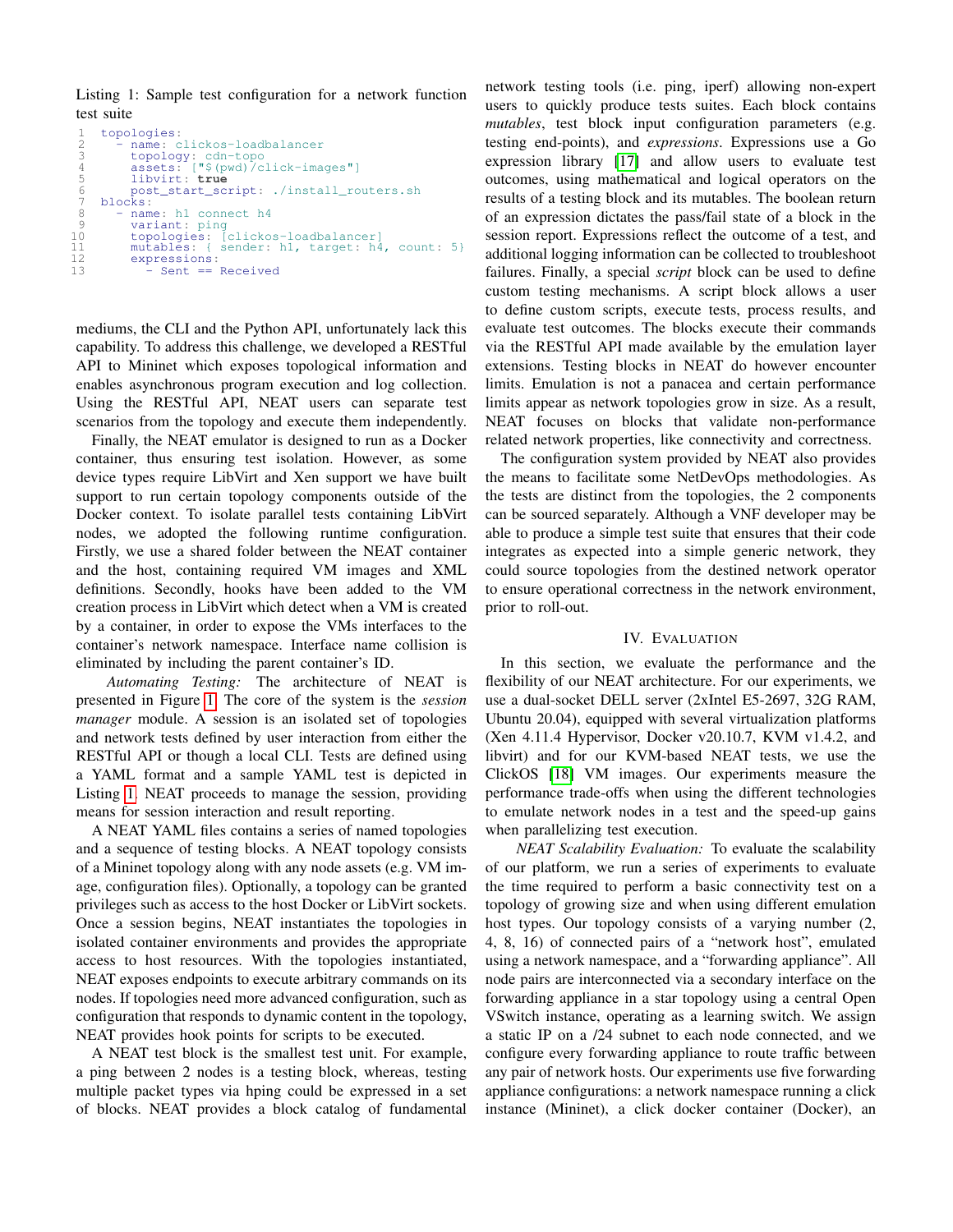<span id="page-3-1"></span>

Fig. 2: Median execution time to create a star topology and run a connectivity test.

Open VSwitch switch controlled by a Ryu router application (OVS+Ryu), a ClickOS unikernel (VM) and an emulated Cisco 7200 router instance running on Dynamips (Cisco). Our connectivity test runs a ping command in every instance and we measure the total time to complete all ping tests.

Figure [2](#page-3-1) depicts the min, median, and max (errorbars are not easily distinguishable due to low variance) execution time to setup the star topology and run a connectivity test across five experimental runs. From the results, we highlight that lightweight virtualization technologies like Mininet and containers achieve very good scalability, requiring approximately 90 seconds to run a 16-node topology. Hypervisor-based technologies exhibit more diverse execution profiles. For small topologies, performance is comparable to light-weight virtualization, however the boot overheads increase significantly the total execution time for larger topologies. In contrast, DynaMIPS topologies with a few nodes exhibit comparably higher execution times due to the impact of software emulation on boot-time. Nonetheless, these boot-up latencies are masked by other topology setup latencies, as more DynaMIPS nodes are added in the topology. For example, a 16-node topology exhibits the same execution time as a VM-based topology of equal node count. It is worth highlighting that DynaMIPS utilizes a core at 50% during idle. Finally, the NEAT platform is lightweight and has negligible impact on execution times  $(< 2 \text{ sec})$ .

To evaluate the ability of NEAT to parallelize test execution, we revisit the previous experimental setup and change the number of parallel tests running each time. Specifically, we use a star topology with four nodes and run a varying number of topologies (from one to five), in parallel. The selection of the topology size and the number of parallel topologies ensures that our platform has sufficient CPU resources to cope with the size of the experiment, without any node experiencing resource starvation. Figure [3](#page-3-2) reports the min, median, and max execution time across five experimental runs. Lightweight virtualization again demonstrates the best scalability, with the execution time remaining unaffected by the parallel execution of experiments. Due to the impact of full host virtualization however, the ClickOS and Cisco topologies experience a slight increase in execution times. This can be attributed to the increased

<span id="page-3-2"></span>

Fig. 3: Median total execution time for parallel NEAT experiments.

resource requirements to boot hosts, which slow down the topology creation. Nonetheless, execution time is increased by only 50%-60% when running five parallel testbeds. Although the DynaMIPS/Cisco host type exhibits the worst scalability properties, it allows users to precisely emulate the network behavior and users can control the trade-offs between test fidelity and scalability by adopting appropriately their topology files.

# V. CONCLUSION

<span id="page-3-0"></span>A major challenge to adopt network softwarization in production is the lack of mechanisms to holistically test and validate network configuration. This becomes increasingly important as legacy devices will need to co-exist and interoperate with new networking technologies in the near future, during the transition of production systems to new operational models. We introduce NEAT, an automated network testing architecture with a network emulation platform designed to capture the diversity of modern infrastructures. NEAT's Mininet-based emulation layer can emulate a wide range of network device types, including VMs and unikernels, Linux namespaces, and OvS bridges, effectively capturing the heterogeneity of network infrastructures. Adding support for virtualization in Mininet negatively affects its scalability capabilities. Nonetheless, NEAT allows network managers to control the trade-off in the realism and the execution time of a test by using VMs for network elements that require increased emulation precision. In parallel, strong isolation between test runs allows NEAT to parallelize and achieve significant test execution speed-ups.

As for future work, we aim to improve the scalability of the emulation layer in order to support larger, more complex heterogeneous topologies whilst keeping test execution times within time limits reasonable for the CI/CD context. Also, NEAT's goals for a codeless test definition are not fully realized, as topology files still depend on a Python Mininet file. A future update to NEAT could contain a YAML layer that enables Mininet topologies definition in a user friendly way.

*Acknowledgement:* The authors gratefully acknowledge the support of the Next Generation Converged Digital Infrastructure (NG-CDI) Prosperity Partnership project funded by UK's EPSRC and British Telecom plc.